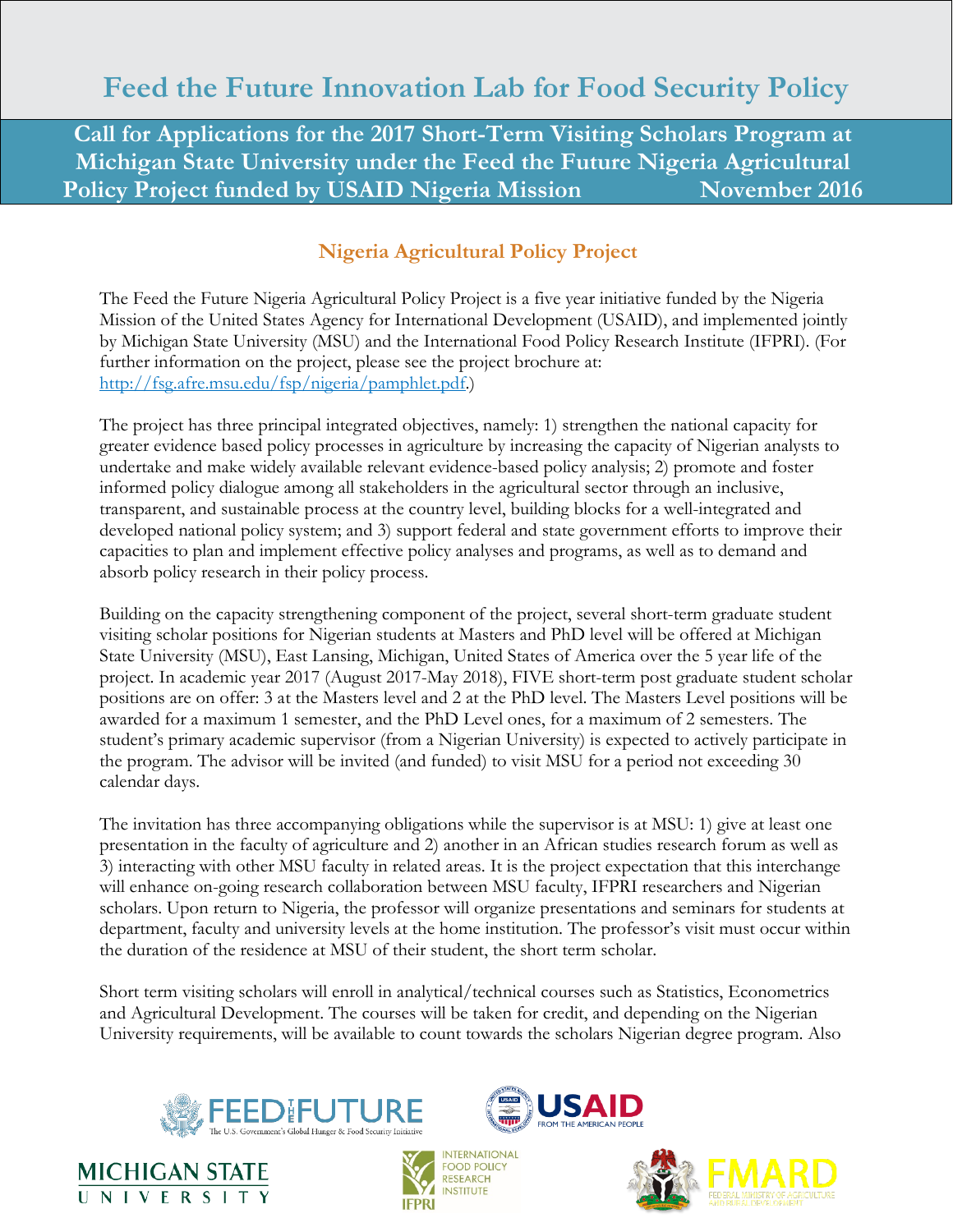while at MSU, the scholar will be expected to continue research work on their selected topic in addition to the course work. They will work under the supervision of MSU faculty/IFPRI researchers. The scholars tenure will be considered a full time position with the expectation that the scholar will invest the requisite amount of work, study and time to be successful. See (blog address) to review the experiences of the current scholars.

### **Eligibility**

Applicants must be Nigerians studying in the area of Agriculture, at Post Graduate level in an Accredited Higher Education Institution in Nigeria. Applicants must be of good academic and moral standing in their academic institution having the equivalent of a minimum GPA of 3.5 out of 5 (or equivalent for a 2nd class, upper division). With regards to good moral standing, applicant must be found to be fit and proper persons and in no way have any pending disciplinary cases before a duly recognized and constituted disciplinary body. Applicants must also have a demonstrated interest in an area being studied by researchers working under the Nigeria Agricultural Policy Project (see appendix A under the full scholar program description on the project website at  $\frac{http://fsg.afre.msu.edu/fsp/index.htm#N}{http://fsg.afre.msu.edu/fsp/index.htm#N)}$ , and must be willing to accept the responsibilities attached to participation (see appendix B under the full scholar program description on the project website at [http://fsg.afre.msu.edu/fsp/index.htm#N\)](http://fsg.afre.msu.edu/fsp/index.htm#N).

### **Evaluation Criteria**

Candidates will be selected on the basis of their previous research and academic achievements, the short write up (included in the application packet), their ability to demonstrate strong commitment to research and their academic advisor's willingness to participate in the program.

#### **What the Short-Term Visiting Scholars Program at Michigan State University Will Cover**

The Short-Term Visiting Scholars Program will cover travel related costs, lodging and meals, and a monthly stipend of \$1,000 for up to 3 months for the Masters Level, and for up to 9 months for the PhD level. Travel related costs are limited to visa fees, visa procurement travel related costs, and round trip air tickets from Nigeria to East Lansing, Michigan USA. Other benefits include medical insurance for the duration of the short-term visiting scholar program at Michigan State University. Due to the short-term nature of the program, no support in any kind whatsoever is provided for dependents.

### **How to apply**

Applicants must submit the following documents:

- A completed expression of interest application form: found at <http://fsg.afre.msu.edu/fsp/nigeria/App.pdf>
- A short write up on the role of research in the Nigeria Agricultural Policy Process and how the applicant's work fits into this.
- A writing sample (e.g. research paper, chapter of University Project/Thesis etc.)
- Official Copy of Student's academic transcripts (must be signed and stamped by the Registrar of the Institution of Study).
- Updated CV showing publications and awards
- A letter of recommendation from the applicant's head of department or dean on official letter headed paper
- A statement from applicant's primary academic advisor indicating willingness to support the application and the advisor's availability to work with the Feed the Future Nigeria Agricultural Policy Project and participate under the Academic Advisor segment of the Award. Form downloadable at: